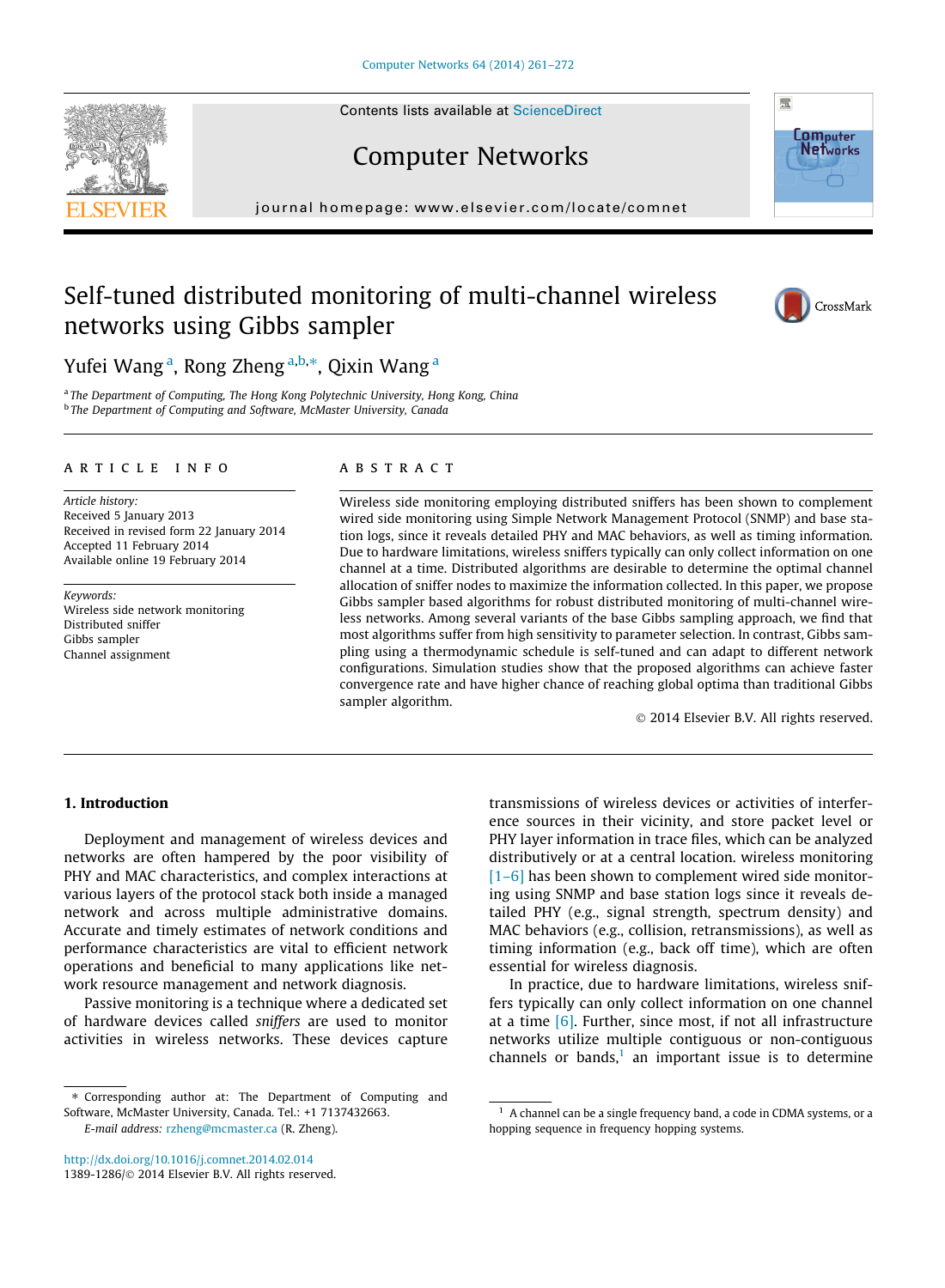In [\[7\]](#page--1-0), we introduce a quality of monitoring (QoM) metric defined by the average number of active users monitored, and investigate the problem of maximizing QoM by judiciously assigning sniffers to channels based on the knowledge of user activities in a multi-channel wireless network. Two capture models are considered. The first one, called the user-centric model assumes frame-level capturing capability of sniffers such that the activities of different users can be distinguished. The second one, called the sniffer-centric model only utilizes binary channel information (active or not) at a sniffer. For the user-centric model, we show that the implied optimization problem is NP-hard, but a constant approximation ratio, can be attained via polynomial complexity algorithms. When the network size is large, it is desirable to have a distributed solution to the sniffer channel assignment problem utilizing only local information.

Annealed Gibbs sampler is a sampling method for stochastic search [\[8\]](#page--1-0). It is a special form of simulated annealing, where only local information is exchanged in each step. Annealed Gibbs sampler was first applied to solve distributed power control, channel assignment and user association problems by Kauffmann et al. in  $[8]$ . In this paper, we propose Gibbs sampler based distributed algorithms for the sniffer-channel assignment problem under the user-centric model. We consider several techniques to accelerate the speed of convergence and improve the optimality of the baseline scheme, including parallel execution, distorted objective function, and thermodynamic cooling schedule. Among these variants, we find that most algorithms suffer from high sensitivity to parameter selection. Furthermore, there is little guideline as to how to tune parameters such as the initial temperature and cooling factor given by specific objective functions. In contrast, Gibbs sampling using thermodynamic schedule is self-tuned and can adapt to different network configurations. Simulation results using both synthetic traces and real-world measurements demonstrate the superior performance of these variants.

The rest of the paper is organized as follows. In Section 2, we give an overview of existing work on wireless side monitoring and Gibbs sampler-based algorithms for wireless resource management. The problem formulation is presented in Section [3.](#page--1-0) The annealed Gibbs sampler, the proposed distributed algorithm, and several of its variants are detailed in Section [4.](#page--1-0) We evaluate their performance in Section [5](#page--1-0) through extensive simulation and conclude the paper in Section [6.](#page--1-0)

#### 2. Related work

Wireless side monitoring (a.k.a. wireless monitoring) is an active area of research that has received much attention from several perspectives. There has been much work done

on wireless monitoring from a system-level approach, in an attempt to design complete systems, and address the interactions among the components of such systems  $[9,10,1-4]$ . The authors have argued both qualitatively and quantitatively the need for wireless side monitoring. The work in [\[9,10\]](#page--1-0) uses AP, SNMP logs and wired side traces to analyze WiFi traffic characteristics. Passive monitoring using multiple sniffers was first introduced by Yeo et al. in [\[1,2\],](#page--1-0) where the authors articulated the advantages and challenges posed by passive measurement techniques, and discussed a system for performing wireless monitoring with the help of multiple sniffers, synchronization and merging of the traces via broadcast beacon messages. The results obtained for these systems are mostly experimental. Rodrig et al. in  $\left[3\right]$  used sniffers to capture wireless data, and analyzed the performance characteristics of an 802.11 WiFi network. One key contribution was the introduction of a finite state machine to infer missing frames. The Jigsaw system, which was proposed in  $[4]$ , focused on large scale monitoring using over 150 sniffers.

The optimal allocation of monitoring resources for maximizing captured information is well studied. In literature, the optimal monitoring is formulated as maximum coverage problem with group budget constraints, which was previously studied by Chekuri and Kumar in [\[11\].](#page--1-0) Shin and Bagchi consider the selection of monitoring nodes and their associated channels for monitoring wireless mesh networks [\[12\].](#page--1-0) Shin et al. proposed the solutions for optimal monitoring of a multi-channel network, including a greedy approach and two LP rounding approaches [\[13\].](#page--1-0) A similar LP rounding approach is also proposed by Chhetri et al.  $[7]$ , where only channel assignment to the sniffers is considered. All these approaches in [\[12,14,13,7\]](#page--1-0) are centralized and achieve sub-optimal results.

In contrast, in this paper (and  $[15]$ ), we propose a fullydistributed solution based on Gibbs sampler for the channel allocation problem. Annealed Gibbs sampler with logarithmic cooling schedule was proven to achieve optimality (at the cost of slow convergence). Empirically, we have shown in this paper that the annealed Gibbs sampler with properly tuned cooling schedule and self-tuned thermodynamic cooling schedule can in fact converge to optimal solutions in tens of iterations. Another distributed algorithm is proposed by Shin et al.  $[16]$ , which guarantees an approximation ratio of  $(1 - \frac{1}{e})$  and has polynomial time complexity. In comparison, our algorithm can guarantee optimality, but may not converge in polynomial time (in the worst case).

The proposed algorithm runs only once during the bootstrapping phase of the network. However, in practice, as the network condition changes, the sniffer-channel assignment needs to be adjusted online. One simple solution is to periodically run our algorithm, so as to reallocate the monitoring resource. Alternatively, we can adopt the mechanism proposed in  $[16]$  to trigger the execution of the proposed algorithm when the amount of information falls below a predefined threshold. The work by Arora et al. [\[14\]](#page--1-0) considers the sequential learning of network parameters together with the channel assignment decisions. Here, we assume the network parameters have been learned and provided as input to the algorithm.